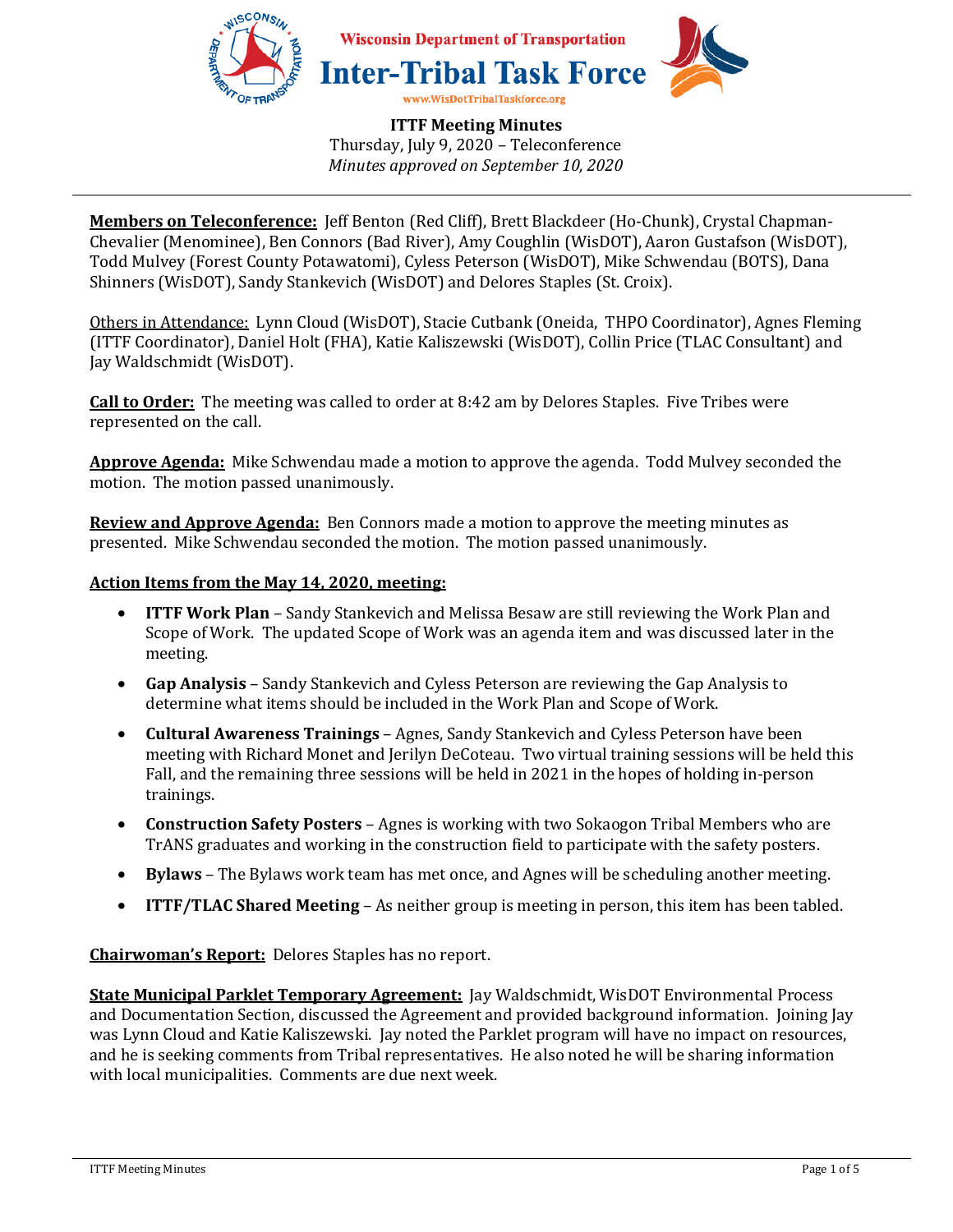

**Annual Work Plan/Scope of Work:** Agnes shared that the Annual Work Plan is now referred to Scope of Work. The IGA fiscal year has been changed to July 1, 2020 to June 30, 2021. ITTF is no longer holding monthly Work Team meetings. Planning teams will be formed as needed for events and activities, and disbanded when the work is completed.

Agnes reviewed the 2020-21 Scope of Work with the group, and items of note included:

- Discussions are being held on how to hold a Transit Peer Exchange and Law Enforcement Training and Peer Exchange. She noted that the Real Estate Training is being held virtually. Delores Staples suggested inviting county officials to the Law Enforcement Training and Peer Exchange.
- Agnes will be forming a work group to move forward with the WISLR item noted in the Scope of Work. Delores Staples suggested Agnes contact the St. Croix Chief of Police Frank Taylor.
- Agnes and Cyless Peterson will form a work group to move forward with developing an awards category for the development of potential Tribal services projects. Cyless shared this is for safety awareness and could include funding assistance for signs and billboards. Agnes will email ITTF members.
- Agnes shared that another item in the Scope of Work is to maintain the ITTF website. She said that all information and ownership of the ITTF website is the property of the state of Wisconsin, and that she must get approval for everything before it goes on the website. Sometimes that is easy and other times it is not so easy.

A motion was made by Todd Mulvey and seconded by Brett Blackdeer to accept the 2020-2021 Scope of Work. The motion passed unanimously.

# **Standing Reports:**

State Tribal Affairs Program Manager Report – Cyless Peterson:

• Native American Hiring Provision (NAHP) – Cyless shared that the updates were made and finalized with input from TLAC members and the Tribes. The two major changes were (1) the increase to five days from three days for the Tribes to respond to the contractors, (2) the development of a pre-bid form and Hiring Provision report. These documents may be viewed on WisDOT's website at https://wisconsindot.gov/Pages/global-footer/formdocs/default.aspx. View the DT2400 Native American Hiring Provision Pre-Bid Contact Verification and DT2405 Native American Hiring Provision Report. Cyless said that work continues on guidelines for contractors and WisDOT employees on how to use the hiring provision.

Todd Mulvey requested that a list of future construction projects with the Native American Hiring Provision be placed on the ITTF and TLAC website so that people seeking future employment opportunities, including TrANS graduates, could get a head start on finding jobs. Discussion included listing the upcoming projects like they are shown in the Tribal Liaison reports. Todd said this could be a listing or a PDF document.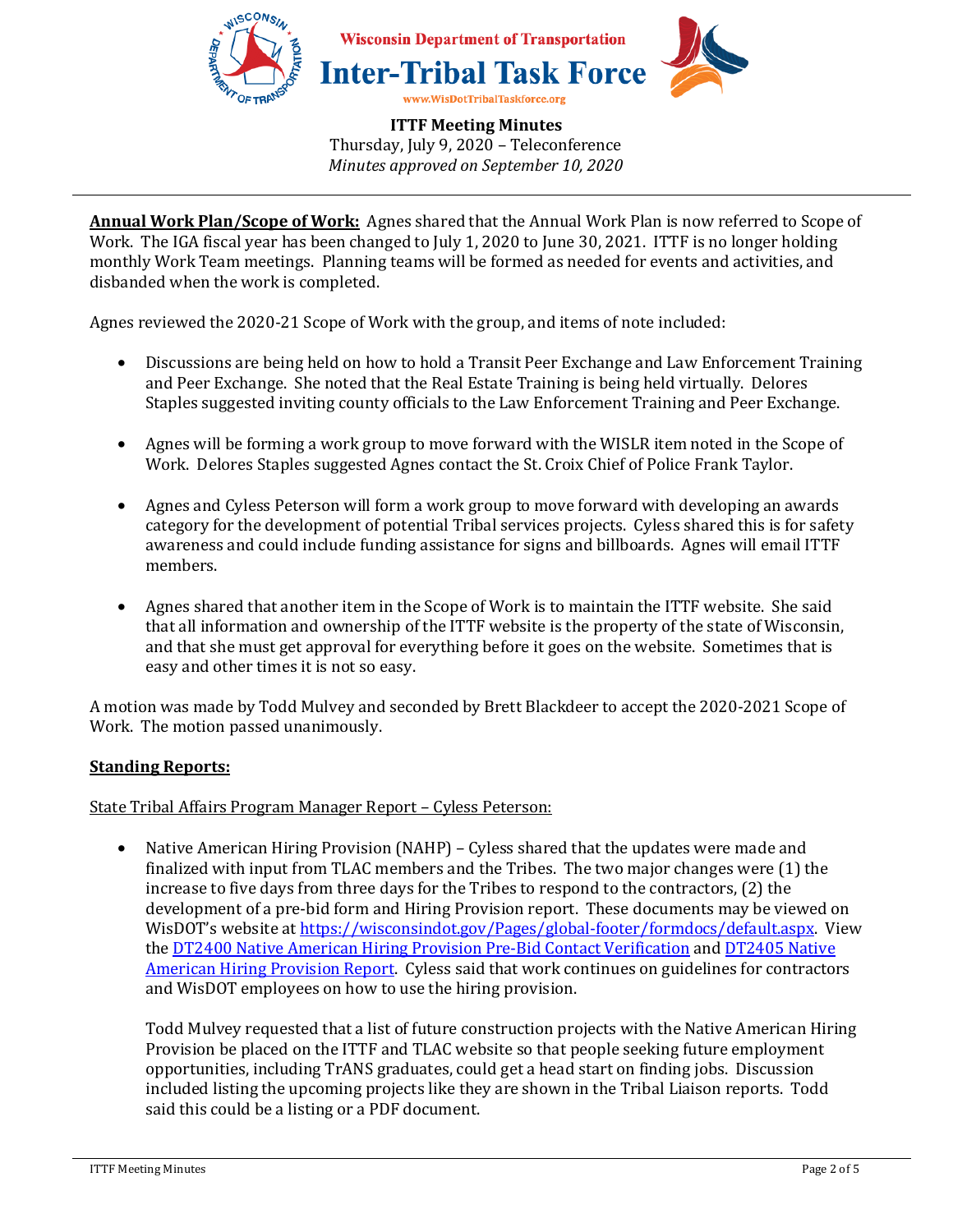

Collin suggested Cyless get clarification from WisDOT if the list is already available or can be compiled. Amy noted that the charts are public information and can be posted on a website. Cyless will work on this and update the group.

• Cultural Awareness Training – Cyless shared that WisDOT staff are unable to travel, and that the first two Trainings will be held virtually. She is hoping the remaining three trainings will be held in person in the spring of 2021.

ITTF Coordinator Report – Agnes Fleming:

- Agnes noted the Real Estate Training and Cultural Awareness Training were already discussed.
- A Transit Peer Exchange work team needs to be formed for planning the fall Transit Peer Exchange.
- The Bylaws work team met for the first time, and Agnes is planning to schedule another session. A revised draft of the Bylaws will be sent to the group prior to the next ITTF meeting.

Tribal Labor Advisory Committee (TLAC) – Collin Price:

- Collin shared the TLAC meeting scheduled for today was postponed, and the group is looking at meeting in two weeks. The group has switched to a digital meeting format. Ron Quade will send a meeting notice. Ron is also the Sokaogon Tribal Secretary, and his duties sometimes conflict with meetings times.
- TLAC launched a Facebook campaign that targeted Tribal communities. The results included 22 people interested in highway construction jobs, and the information was passed on to Kim Kircher.
- The policy work on the workforce certificate is on hold and Collin is hopeful they can continue to get input and continue work on this.
- The Cultural Awareness curriculum is 99% complete, and Collin plans to roll it out on an hourlong virtual meeting. He shared with the group that they will receive a calendar invite for the meeting. He noted that the project has been both challenging and rewarding and appreciates the stakeholders participation.

Tribal Historic Preservation Officers (THPO) - Stacie Cutbank:

- Stacie will be making a budget modification to allow for the changes in spending.
- The new Scope of Work will include wetlands, environmental projects and identifying new partnerships. Stacie noted that the group is exploring avenues for including Tribal Leadership.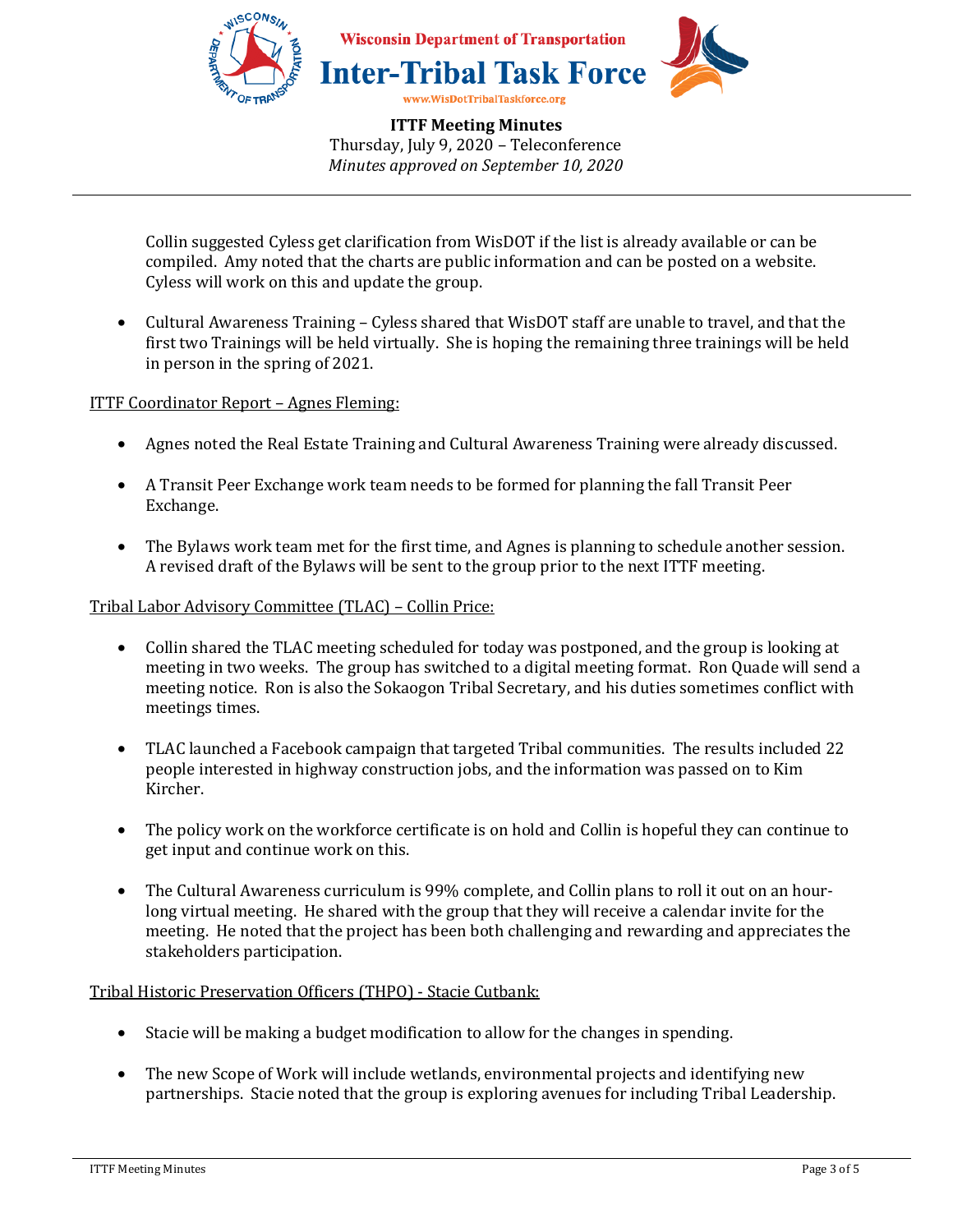

- The group is working on the Dual Language Signage project. Stacie talked to Dave O'Donahue, who shared a contact from the Minnesota DOT. She noted that Dave shared that this falls within the purview of WisDOT.
- Stacie is planning for upcoming trainings and received estimates for GIS and Tribal Monitoring training.

**WisDOT Tribal Liaison Reports:** Agnes emailed the Liaison reports, and NE had no new updates from the last meeting.

## **Tribal Reports:**

Reports were given by Forest County Potawatomi, Ho-Chunk and St. Croix. Agnes provided some updates on behalf of LCO. Cyless asked Tribes to share if they're open and back to work.

**FHA:** Daniel Holt shared that the deadline for the Build program has passed, and the projects that were submitted are being reviewed.

## **Other Items:**

- Brett Blackdeer reminded everyone that the GTP Safety Grant applications are due August 20, 2020.
- Brett will email Agnes with the date of the next TTP meeting.
- Agnes asked the group to email her suggestions of anyone the group would like to have present at upcoming ITTF meetings.
- Todd Mulvey shared that there has been no Statewide Innovation Committee meetings, but he had a good phone call with David Esse. He also hasn't heard anything about upcoming meetings for the Pedestrian and Bike Safety BOTS Committee. Mike Schwendau will talk to Tanya and follow up with Todd.

**Adjourn:** A motion to adjourn was made by Mike Schwendau and seconded by Todd Mulvey. The motion passed unanimously. The meeting adjourned at 11:12 am.

## **Action Items:**

- Agnes will schedule a Transit Peer Exchange work group meeting.
- Agnes will schedule a Law Enforcement Training and Peer Exchange work group meeting.
- Agnes will schedule a WISLR work group meeting, and contact Chief Frank Taylor in St. Croix.
- Agnes and Cyless will form a work group to develop an awards category for the development of potential Tribal services projects that will increase safety awareness and provide funding for projects such as signage and billboards.